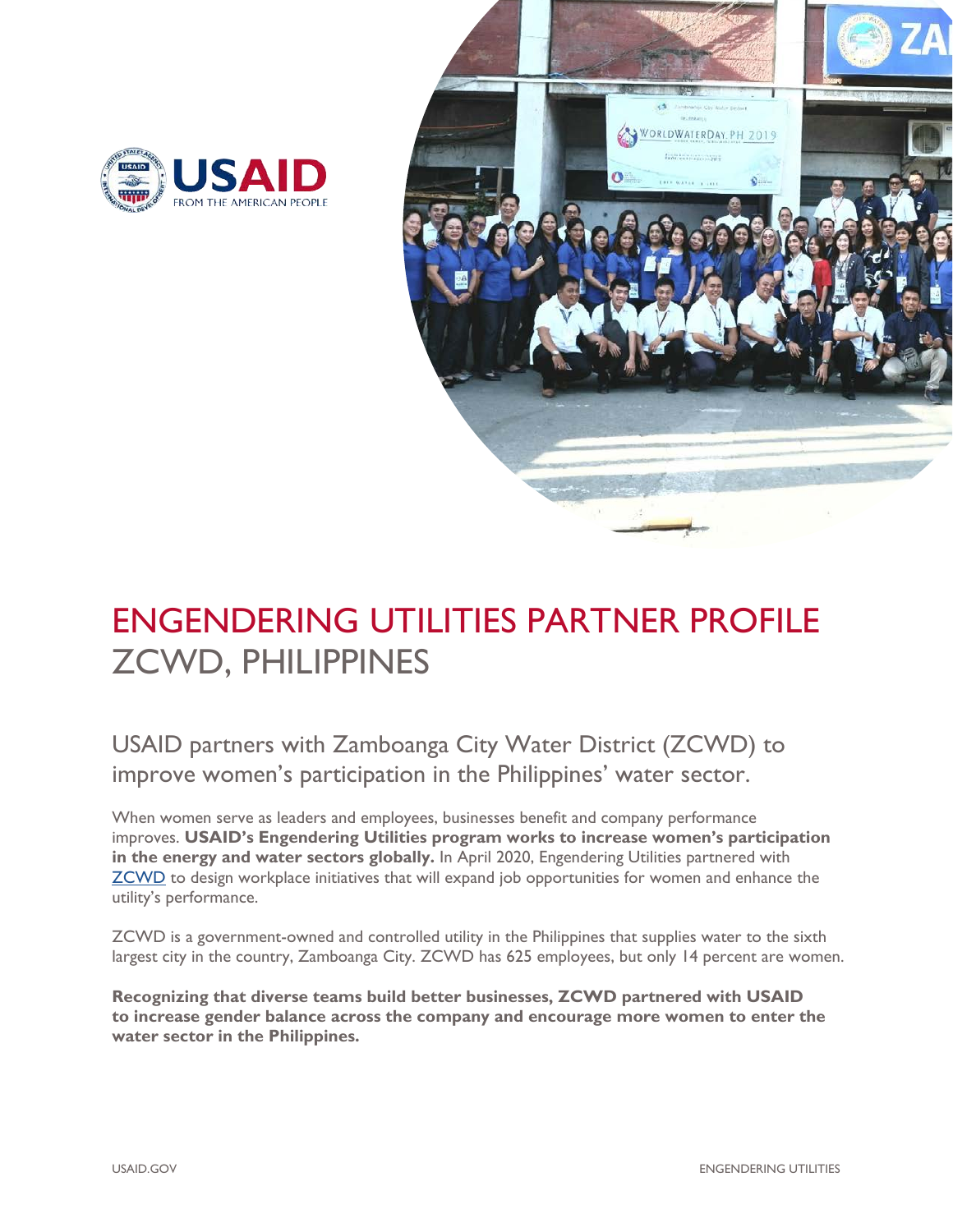### **THE PHILIPPINES' WATER SECTOR**

The Philippines is one of Asia's fastest urbanizing countries, and over half of the country's 92 million people now reside in urban areas.<sup>[1](#page-3-0)</sup> The country's water resources are strained by a number of factors, including rapid population growth, increasing demand for food production, pollution, excessive and inefficient use of water, and climate change.<sup>[2](#page-3-1)</sup> It is expected that climate change will continue to increase the severity of droughts and deluges.[3](#page-3-2)

Over the past few decades, water supply has not kept pace with the growing population. Many water utilities face financial difficulties because tariffs are too low to recover costs, and systems are too small to work efficiently. Barriers to improving the water supply include institutional fragmentation, lack of sector information, weak sector planning and monitoring, and the poor performance of many water utilities. Low investment, limited access to financing for service expansion, and inadequate support for poor communities exacerbates these challenges.[4](#page-3-3) Women's role in the development of water and sanitation services is critical, as they are both beneficiaries of programs and users of systems.

**Engendering Utilities' work with ZCWD will ensure women are able to access opportunities in the Philippines' water sector as the industry and labor force grows.**

#### **GENDER EQUALITY IN THE PHILIPPINES' WORKFORCE**

In 2006 and 2007 the Philippines ranked sixth in the World Economic Forum's Global Gender Gap Index,[5](#page-3-4) and in 2020 the Philippines had the highest number of women executives holding senior management positions out of 32 countries.<sup>6</sup> Despite these achievements, complex factors—including gender-based violence and economic disadvantage—affect the livelihoods, health, education, and family life of Filipino women.

Statistics show that women's labor force participation is only 45 percent compared to 72 percent of men, and that women are disadvantaged when it comes to employment opportunities and income parity.[7](#page-3-6) The lack of employment opportunities in the Philippines has led millions of women to outmigrate for work abroad. Female overseas Filipino workers (OFWs) incur more costs and face greater security risks compared to their male counterparts.<sup>[8](#page-3-7)</sup>

Gender based violence compounds these factors. While violence against women remains a problem in the Philippines, the associated social stigma causes under-reporting. Research shows that over 15 percent of women have experienced violence by an intimate partner, and that violence against women. increases during humanitarian crises—such as the conflict in Marawi between government forces and pro-ISIS militants which displaced 98 percent of the city in 2017. [9](#page-3-8) Sexual harassment is also a prevalent problem, and 60 percent of women surveyed in Metro Manila have experienced sexual harassment.<sup>[10](#page-3-9)</sup>

The government of the Philippines has undertaken efforts to address these challenges and improve gender equality across the country, including creating numerous laws and policies that promote gender equality. The Philippine Plan for Gender Responsive Development is a 30-year plan that outlines the policies, strategies and programs that the government must adopt to enable women's active participation in society and the workforce.[11](#page-3-10) These policies emphasize coordination and creating a supportive environment for gender equality in the water and sanitation sector.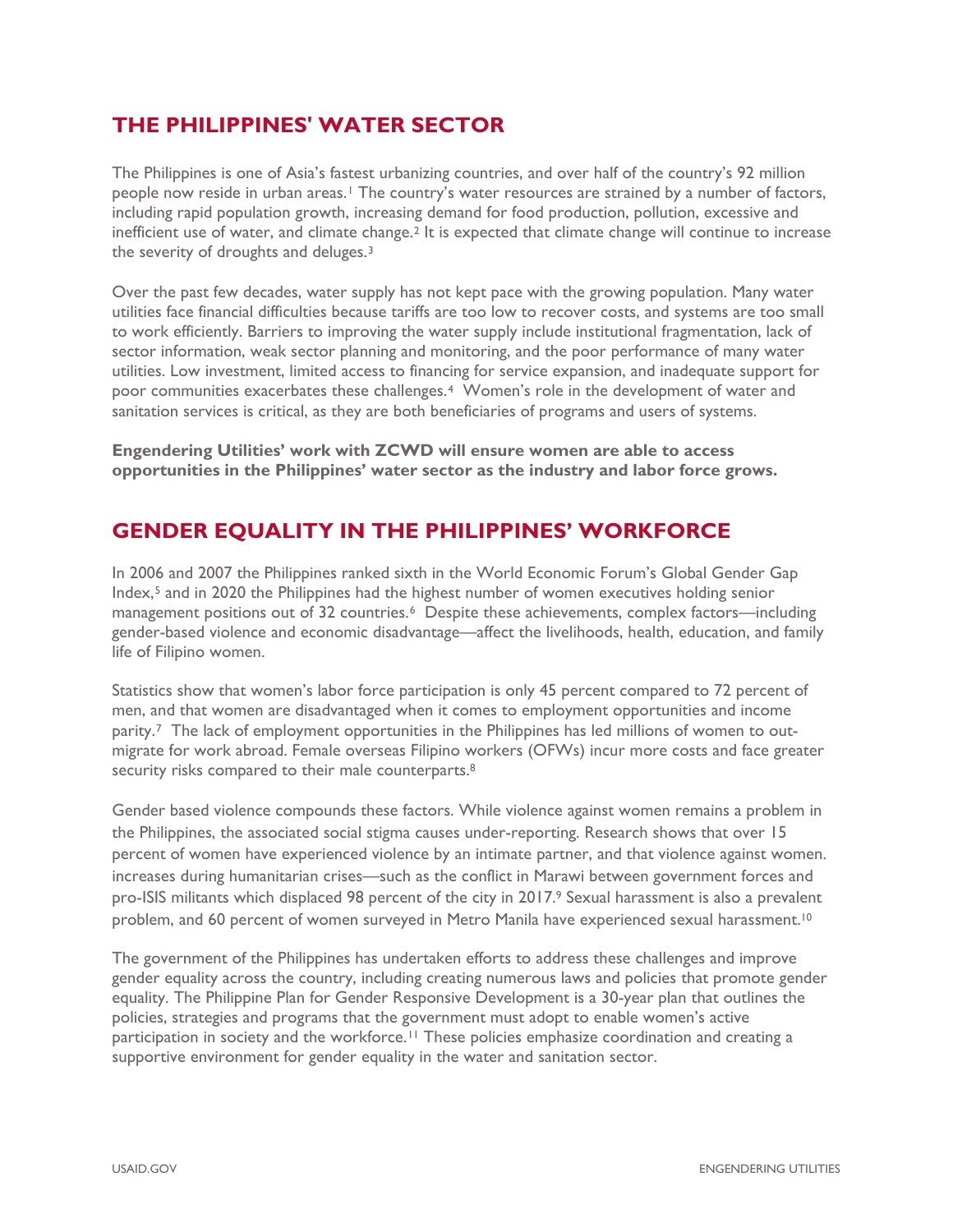**Engendering Utilities supports companies—like ZCWD—to consider and respond to factors that reduce women's workforce participation by building inclusive policies and practices that benefit women, men, and businesses in the water sector.**

## **GENDER EQUALITY IN ACTION AT ZCWD**

Engendering Utilities uses an [evidence-based methodology](https://www.usaid.gov/energy/engendering-utilities/gender-equality-best-practices-framework) to support women's participation in the Philippines energy sector. The program supports ZCWD to increase opportunities for women by introducing gender equality initiatives at each phase of the employee lifecycle: from reducing gender bias at the hiring stage, to creating strategies that will help retain female talent and improve corporate culture change that benefits both women and men. Using a globally recognized [framework](https://www.usaid.gov/energy/engendering-utilities/gender-equality-best-practices-framework) for change, Engendering Utilities is supporting ZCWD in its goal of becoming the employer of choice for women in the Philippines.

A dedicated change management coach supports the utility and works directly with three staff to become agents of change within ZCWD. A baseline assessment is conducted to identify gaps and opportunities for improving gender equality across the company. The findings are used to develop a strategic action plan that will facilitate ZCWD's gender equality goals, including achievement of a national mandate for 30 percent of company employees to be women. This is supplemented by the program's partnership with the Georgetown University McDonough School of Business, which delivers the [Gender Equity Executive Leadership Program](https://www.usaid.gov/energy/engendering-utilities/leadership-program) (GEELP) to three utility employees. The GEELP is a best-in-class 12-month executive course that empowers decision-makers to integrate gender equality initiatives into their corporate structure.

Engendering Utilities will support and accelerate gender equality initiatives already underway at ZCWD, including:

- **Adoption of a Sexual Harassment Policy,** which clearly defines the behaviors that are considered sexual harassment, deters these behaviors, and outlines the process, procedures, and actions that are taken when a complaint is received.
- **Recruit and Promote Women** by reframing position descriptions, educating technical teams to incorporate gender considerations into proposals, and expanding recruitment outlets to diversify the pool of applicants. The utility has also identified the need to include more women on the board and in executive leadership positions. The utility will generate sex disaggregated data and place a strong emphasis on engaging influential male leaders as champions of gender equality through the development of a male engagement strategy.
- **Mainstreaming Gender into Infrastructure Projects** by building staff capacity and providing trainings on the topics of gender mainstreaming, analysis, planning and budgeting.

#### **FOR MORE INFORMATION**

**Amanda Valenta** Senior Energy Specialist Office of Energy and Infrastructure, USAID [avalenta@usaid.gov](mailto:avalenta@usaid.gov) 

**Corinne Hart** Senior Advisor for Gender and Environment Office of Gender Equality and Women's Empowerment [USAID](mailto:cohart@usaid.gov), cohart@usaid.gov

**Jessica Menon** Gender Advisor Tetra Tech jessica.menon@tetratech.com